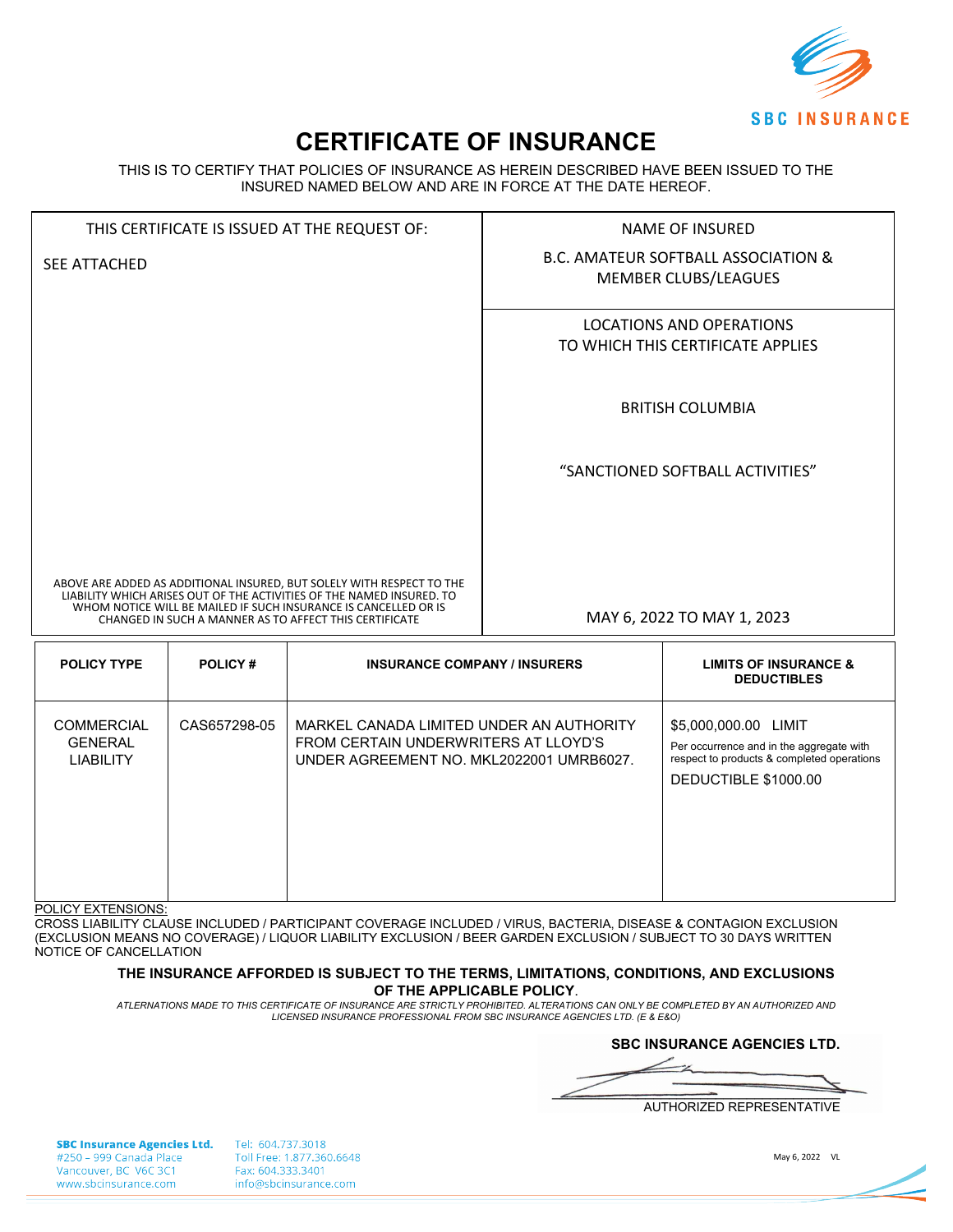

#250 - 999 Canada Place Vancouver, BC, V6C 3C1 Tel (604) 737-3018

#### Insured: Effective Date **Policy No. CAS657298-05** BC AMATEUR SOFTBALL ASSOCIATION & MEMBER CLUBS/LEAGUES May 1, 2022 TO MAY 1, 2023

## **MEMBER CLUBS**

It is understood and agreed that coverage under the within policy is provided for the following clubs:

Abbotsford Minor Fastball Assoc. & Senior Alberni Valley Minor Softball Barriere Minor Ball Beacon Hill Softball Burnaby Minor Softball Cache Creek Softball Association Carnarvon Ball Club (formerly Oak Bay) Castlegar Girls Softball Assoc. Central Saanich Extreme Chilliwack Minor Fastpitch Chilliwack Young Guns Clearwater Minor Softball Cloverdale Minor Softball Connaught Men's Fastball Association Coquitlam Minor Softball & Seniors Cordova Bay Fastball Cranbrook Minor Softball Delta Fastpitch Association Delta Heat Delta Inferno Duncan Junior Baseball East Kootenay Women's Softball Enderby Minor Fastball Association Fleetwood Fastpitch Minor & Senior Gabriola Softball Association Gordon Head Fastball Houston Minor Softball Association Howe Sound Minor Softball Independent SSP (Adrenaline, BC Mets, Bombsquad, West Coast Athletics, BC Rockies) Kaien Island Slowpitch (KISL) Kamloops and District Ladies Fastball Association Kamloops Major Men's Fastball League District 11 Kamloops Minor Fastball Association Kelowna Minor Fastball Society Kensington Orthodox League Ladysmith Minor Softball Association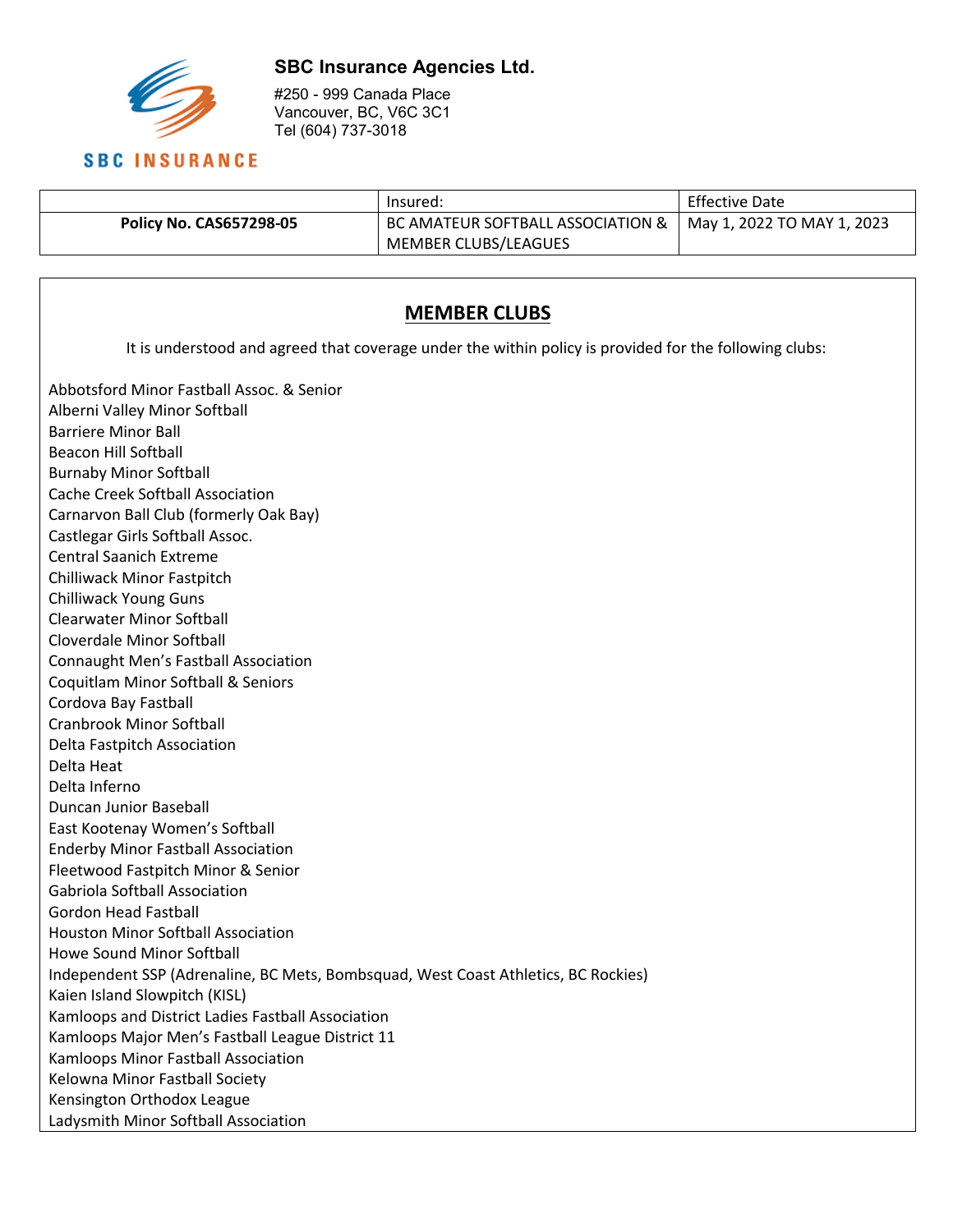

#250 - 999 Canada Place Vancouver, BC, V6C 3C1 Tel (604) 737-3018

|                                | lnsured:                          | <b>Effective Date</b>      |
|--------------------------------|-----------------------------------|----------------------------|
| <b>Policy No. CAS657298-05</b> | BC AMATEUR SOFTBALL ASSOCIATION & | May 1, 2022 TO MAY 1, 2023 |
|                                | MEMBER CLUBS/LEAGUES              |                            |

| Lake Country Ladies Softball                                  |  |
|---------------------------------------------------------------|--|
| Lake Country Mixed Orthodox                                   |  |
| Lakehill Little League                                        |  |
| Langford Minor Fastball                                       |  |
| Langley Fastball Assoc. Minors and Seniors                    |  |
| Lower Columbia Softball Association                           |  |
| <b>Lower Island Mixed</b>                                     |  |
| Lower Mainland Men's Fastball League                          |  |
| Lower Mainland Senior Slopitch                                |  |
| MacDonald Park Men's Fastball                                 |  |
| <b>MacDonald Parks Men's Fastball</b>                         |  |
| Mayne Island Slo Pitch                                        |  |
| <b>Merritt Minor Softball</b>                                 |  |
| Mission Minor Softball Assoc.                                 |  |
| Nanaimo Breakers (formerly WPVL)                              |  |
| Nanaimo Inlands                                               |  |
| Nanaimo Inlands                                               |  |
| Nanaimo Inlands / Nanaimo Ladies Recreational Fastball League |  |
| Nanaimo Minor Softball Association                            |  |
| Nanaimo Senior Men's Fastball League                          |  |
| New Westminster Minor Softball                                |  |
| North Langley Diamond Sports Softball                         |  |
| North Shore Girls Fastpitch Assoc. Minors and Seniors         |  |
| North Surrey Minor Fastpitch                                  |  |
| <b>Oceanside Minor Softball</b>                               |  |
| Peninsula Baseball & Softball Assoc.                          |  |
| Penticton Minor Fastpitch Softball Assoc.                     |  |
| Port Coquitlam Minor Softball Assoc.                          |  |
| Prince George Minor Girls Softball                            |  |
| Prince George Senior Women's Fastball Assoc.                  |  |
| <b>Prince Rupert Minor Softball</b>                           |  |
| Quesnel Girls Softball                                        |  |
| Renegades Sports Assoc. - Softball                            |  |
| Richmond Girls Softball Association Minors and Seniors        |  |
| Ridge Meadows Minor Softball Association                      |  |
| Salmo Girls Softball                                          |  |
| Salt Spring Minor Baseball Assoc.                             |  |
| <b>Sicamous Minor Softball</b>                                |  |
| <b>Smithers Junior Softball</b>                               |  |
| Sooke Minor Fastball                                          |  |
| South Cariboo Minor Softball (100 Mile House)                 |  |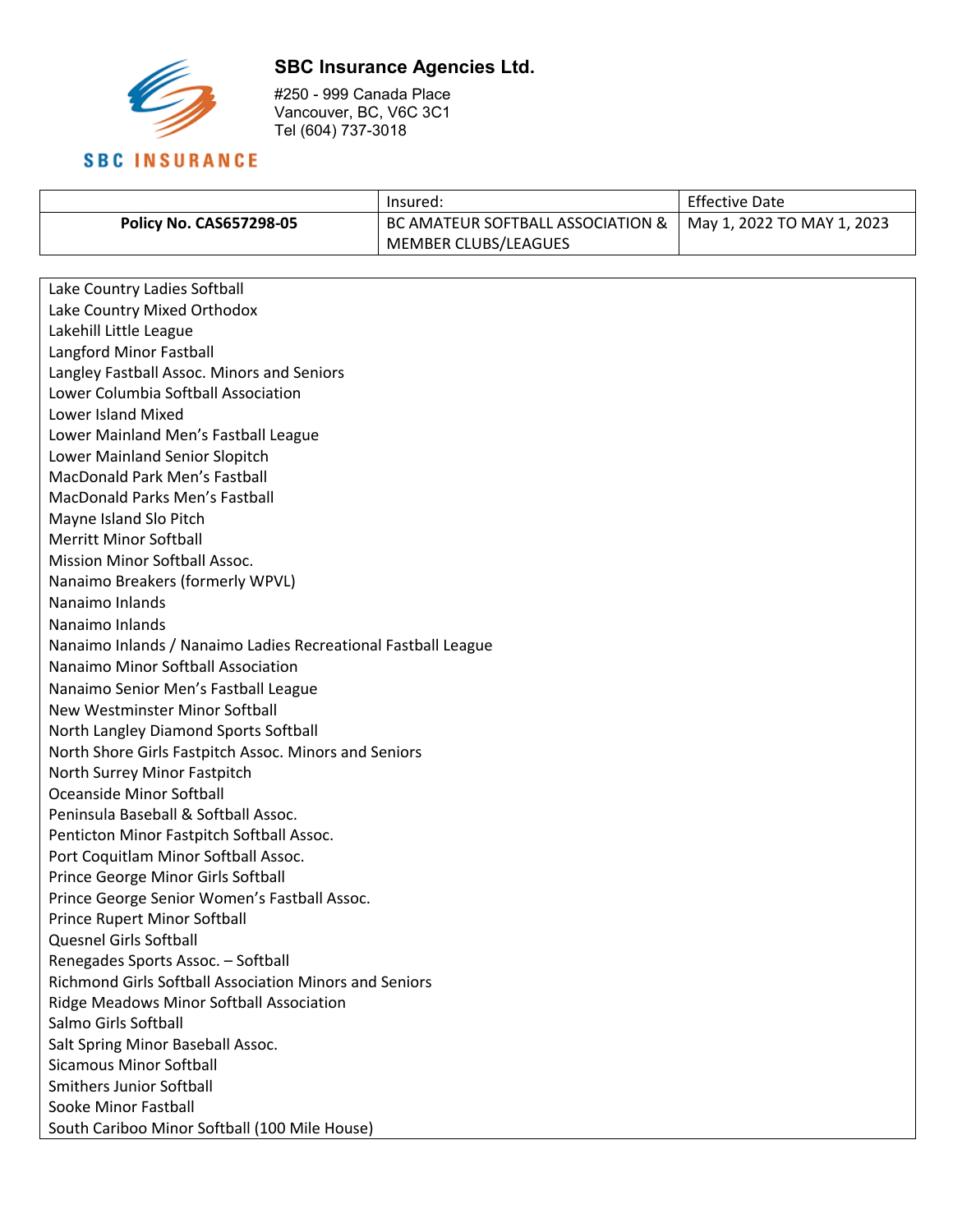

#250 - 999 Canada Place Vancouver, BC, V6C 3C1 Tel (604) 737-3018

|                                | Insured:                          | <b>Effective Date</b>      |
|--------------------------------|-----------------------------------|----------------------------|
| <b>Policy No. CAS657298-05</b> | BC AMATEUR SOFTBALL ASSOCIATION & | May 1, 2022 TO MAY 1, 2023 |
|                                | MEMBER CLUBS/LEAGUES              |                            |

South Surrey White Rock Minor Softball Assoc. Spruce City Minor Boys Fastball Steveston Athletics Women Strawberry Vale Minor Softball Association Summerland Minor Softball Association Surrey Storm Minor / Senior Terrace Minor Softball Tri-City Minor Softball Triple B Mixed Slo-Pitch Triple BBB Softball League Twilight League Mixed Orthodox Twilight Orthodox League UBCO Okanagan Softball Vancouver Minor Softball Assoc. Vancouver Women's Fastpitch League Vernon Minor Fastball Victoria Devils Fastpitch Association Victoria Fastball Club Victoria Men's Masters Victoria Saanich Women's Softball Association Victoria Women's Fastball League View Royal Fastball Association West End Co-Ed Slo-Pitch League West Kootenay Minor Girls Softball Westside Minor Fastball Association Williams Lake Minor Fastball Assoc.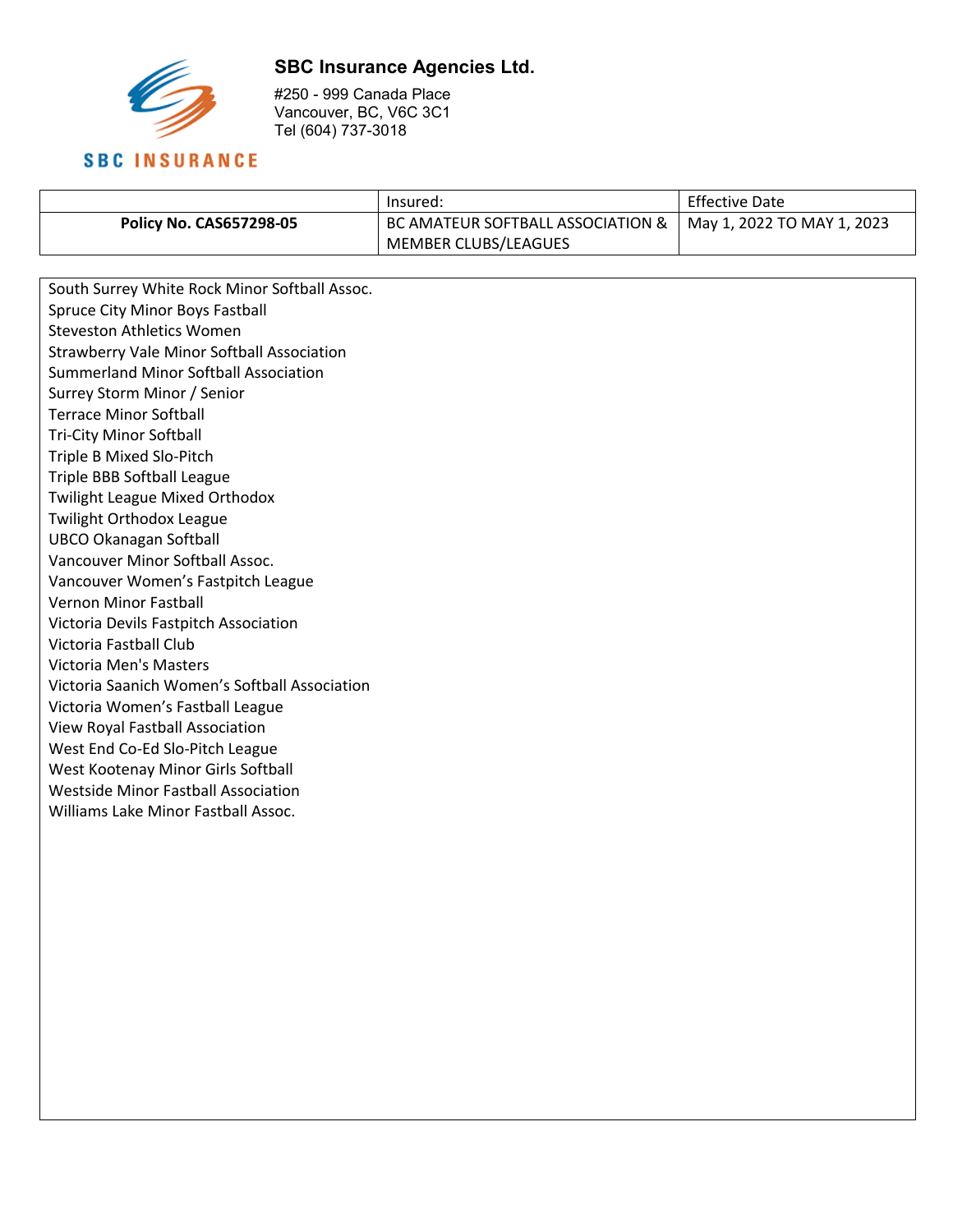

#250 – 999 Canada Place Vancouver, BC Canada V6C 3C1 Tel (604) 737-3018

|                                | lnsured:                        | <b>Effective Date</b>      |
|--------------------------------|---------------------------------|----------------------------|
| <b>Policy No. CAS657298-05</b> | BC AMATEUR SOFTBALL ASSOCIATION | May 1, 2022 to May 1, 2023 |
|                                | & MEMBER CLUBS/LEAGUES          |                            |

#### **THIS CERTIFICATE IS ISSUED AT THE REQUEST OF:**

1068643 BC DBA SOFTBALL CITY ARMSTRONG SPALLUMCHEEN PARKS & RECREATION COMMISSION BOARD OF EDUCATION OF DISTRICT #36 (SURREY) BOYS AND GIRLS CLUB SUMMERLAND CANADIAN AMATEUR SPORT SOCIETY CANADIAN BASKETBALL VENTURES LP CANLAN ICE SPORTS CORPORATION CAPITAL NEWS CENTER – KELOWNA CAPITAL REGIONAL DISTRICT CARIBOO REGIONAL DISTRICT, DISTRICT OF CLEARWATER CHESTERFIELD SPORTS SOCIETY, COWICHAN VALLEY REGIONAL DISTRICT, CITY OF DUNCAN, TOWN OF LADYSMITH, DISTRICT OF NORTH COWICHAN, SCHOOL DISTRICT 79, THE MOOSE LODGE CITY OF ABBOTSFORD, SCHOOL DISTRICT 34 CITY OF ARMSTRONG CITY OF BURNABY, SCHOOL DISTRICT 41 CITY OF CAMPBELL RIVER, SCHOOL DISTRICT 72 CITY OF CASTLEGAR CITY OF CHILLIWACK, SCHOOL DISTRICT 33, CITY OF COQUITLAM CITY OF COURTENAY, SCHOOL DISTRICT 71, CITY OF CRANBROOK, SCHOOL DISTRICT 5, CITY OF DAWSON CREEK CITY OF DELTA, DELTA SCHOOL DISTRICT 37 CITY OF ENDERBY, ENDERBY & DISTRICT CHAMBER OF COMMERCE CITY OF FORT ST. JOHN, GRANDHAVEN COMMUNITY & DISTRICT ASSOC., SCHOOL DISTRICT 60 CITY OF KAMLOOPS, SCHOOL DISTRICT 73 CITY OF KELOWNA, SCHOOL DISTRICT 23, DISTRICT OF WEST KELOWNA CITY OF LANGFORD, PERFORMANCE PLUS HOCKEY INC. CITY OF MAPLE RIDGE, CITY OF PITT MEADOWS, SCHOOL DISTRICT 42 CITY OF MERRITT, SCHOOL DISTRICT 58 CITY OF NANAIMO CITY OF NORTH VANCOUVER, DISTRICT OF NORTH VANCOUVER, NORTH VANCOUVER RECREATION AND CULTURE COMMISSION, SCHOOL DISTRICT 44, REGIONAL DISTRICT OKANAGAN SIMILKAMEEN CITY OF PARKSVILLE CITY OF PEACHLAND CITY OF PENTICTION CITY OF PORT ALBERNI, SCHOOL DISTRICT 70 CITY OF PORT COQUITLAM, CITY OF PORT MOODY CITY OF POWELL RIVER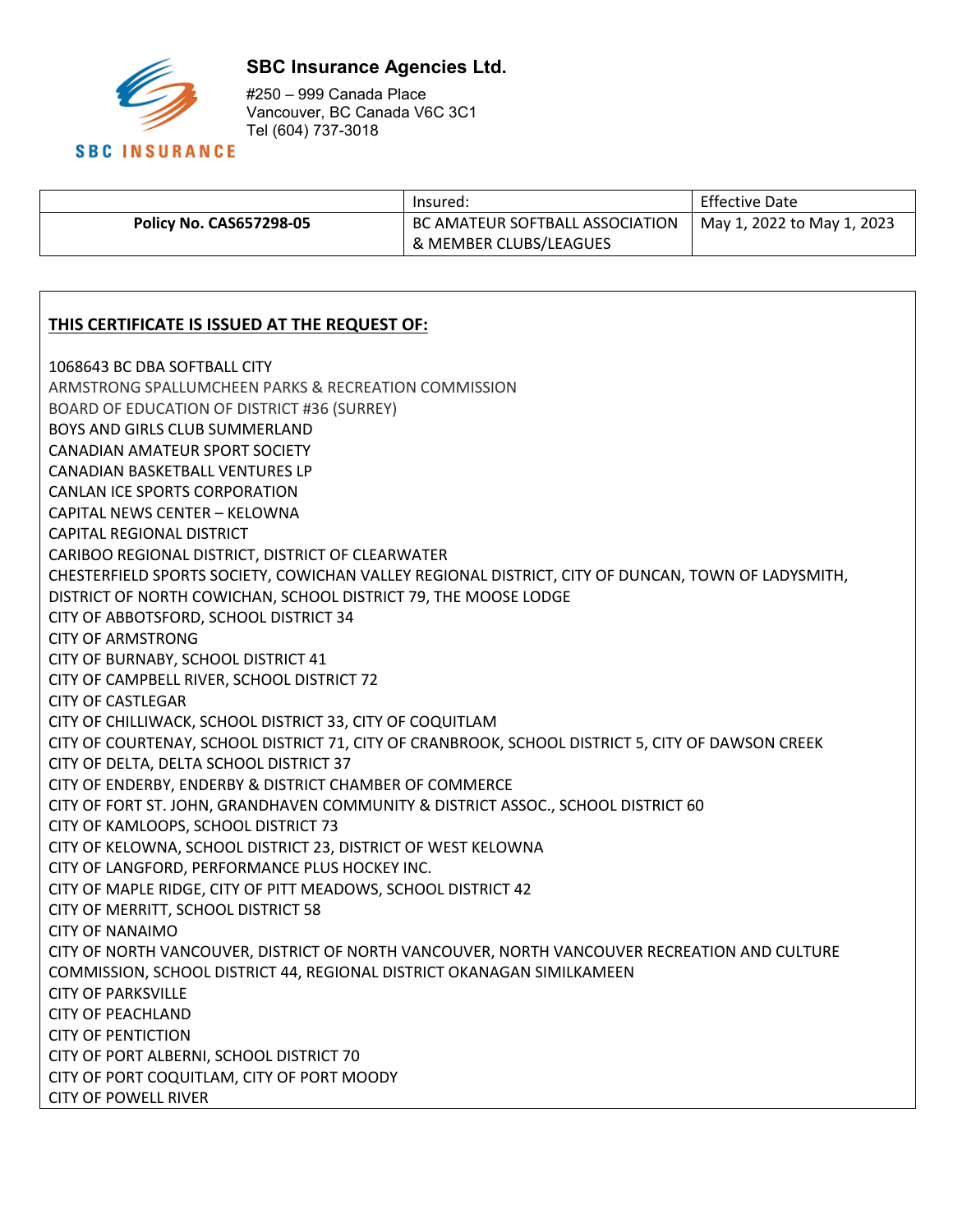

#250 – 999 Canada Place Vancouver, BC Canada V6C 3C1 Tel (604) 737-3018

|                                | :Insured                        | <b>Effective Date</b>      |
|--------------------------------|---------------------------------|----------------------------|
| <b>Policy No. CAS657298-05</b> | BC AMATEUR SOFTBALL ASSOCIATION | May 1, 2022 to May 1, 2023 |
|                                | & MEMBER CLUBS/LEAGUES          |                            |

CITY OF PRINCE GEORGE, NORTHERN SPORT CENTRE LTD., UNIVERSITY OF NORTHERN BC CITY OF PRINCE RUPERT CITY OF QUESNEL CITY OF RICHMOND CITY OF SALMON ARM, SHUSWAP RECREATION SOCIETY, SCHOOL DISTRICT 83 CITY OF SUMMERLAND CITY OF SURREY CITY OF TERRACE, SCHOOL DISTRICT 82, REGIONAL DISTRICT OF KITIMAT-STIKINE, CITY OF TRAIL CITY OF VICTORIA, SCHOOL DISTRICT 61, 62, 63, WEST SHORE PARKS & RECREATION SOCIETY WESTBANK FIRST NATIONS CITY OF WEST KELOWNA CITY OF WHITE ROCK, SCHOOL DISTRICT 36 (SURREY) CLOVERDALE RODEO COLLEGE OF NEW CALEDONIA COLUMBIA SHUSWAP REGIONAL DISTRICT CORPORATION OF THE TOWNSHIP OF ESQUIMALT CORPORATION OF THE TOWNSHIP OF LANGLEY AND ITS ELECTED AND APPOINTED OFFICIALS, OFFICERS, EMPLOYEES, VOLUNTEERS AND AGENTS CROFTON HOUSE SCHOOL CSRD (Columbia Shuswap Regional District) DISTRICT OF HOUSTON, TOWN OF SMITHERS, SCHOOL DISTRICT 54 DISTRICT OF LAKE COUNTRY DISTRICT OF MISSION, SCHOOL DISTRICT 75, DISTRICT OF OAK BAY, PACIFIC INSTITUTE FOR SPORT EXCELLENCE SOCIETY DISTRICT OF SAANICH; SAANICH COMMONWEALTH PLACE, DISTRICT OF CENTRAL SAANICH DISTRICT OF SQUAMISH, SCHOOL DISTRICT 48 CITY OF SURREY, SCHOOL DISTRICT 36 DISTRICT OF WEST VANCOUVER, SCHOOL DISTRICT 45 DISTRIST OF PEACHLAND, SCHOOL DISTRICT 53, SCHOOL DISTRICT 67 FRASER VALLEY REGIONAL DISTRICT HER MAJESTY THE QUEEN IN RIGHT OF CANADA (NADEN ATHLETIC CENTRE), CFB ESQUIMALT HER MAJESTY THE QUEEN IN RIGHT OF CANADA (NADEN ATHLETIC CENTRE, COLVILLE BALL DIAMONDS), CFB ESQUIMALT HOLY CROSS SCHOOL - PENTICTON JANSPEC DEVELOPMENTS LIMITED KELOWNA UNITED FOOTBALL CLUB LADNER PIONEER MAY DAYS LANGLEY FIELD HOUSE OUR LADY OF LOURDES ELEMENTARY SCHOOL – WEST KELOWNA REGIONAL DISTRICT OF CENTRAL KOOTENAY REGIONAL DISTRICT OF CENTRAL OKANAGAN REGIONAL DISTRICT OF KOOTENAY BOUNDARY, VILLAGE OF FRUITVALE, VILLAGE OF MONTROSE